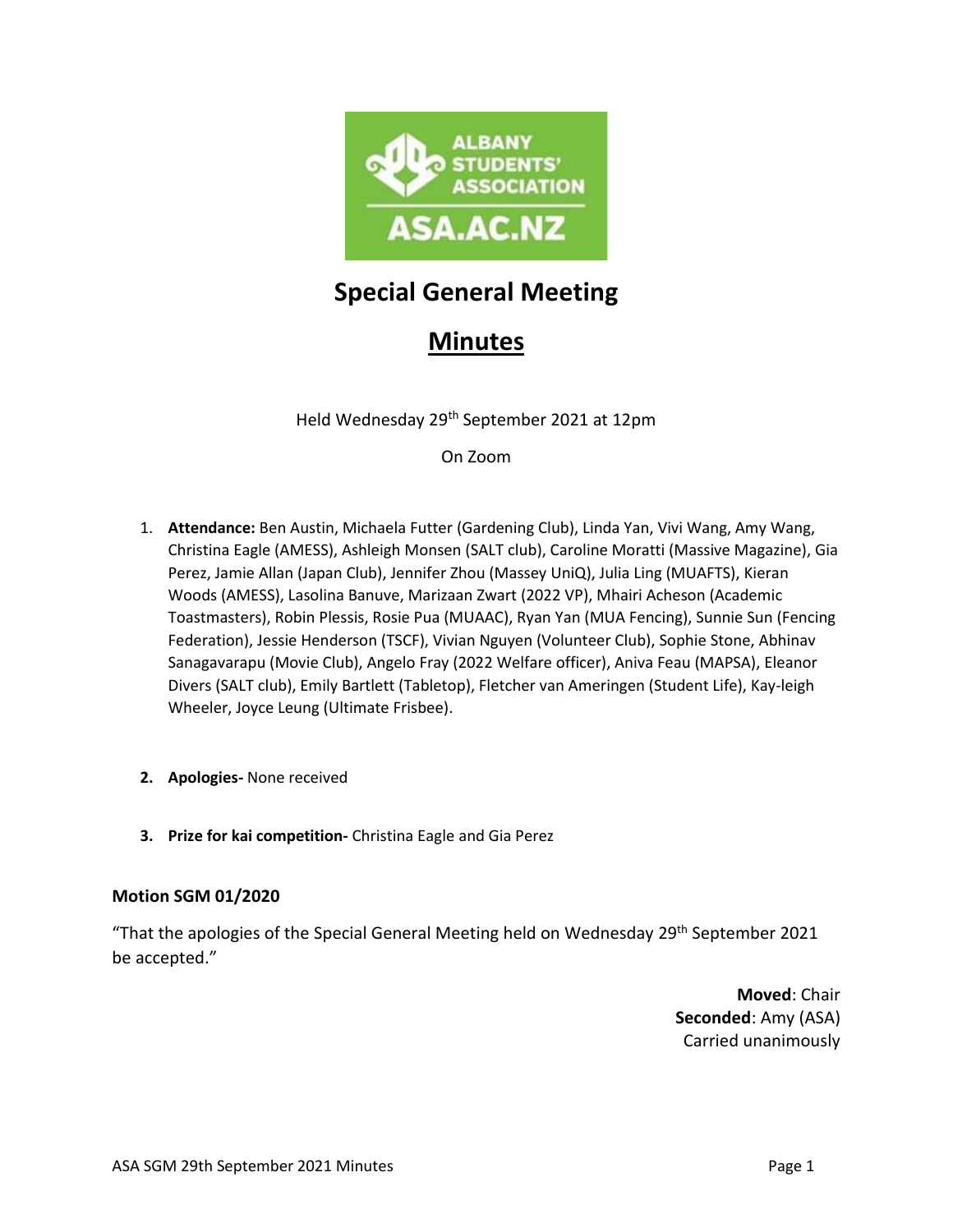### **4. Minutes of Special General Meeting held 19th May 2021**

### **Motion SGM 02/2021**

"That the minutes of the Annual General Meeting held **19th May 2021** be accepted as true and accurate record."

> **Moved:** Chair **Seconded:** Jamie Allan Carried unanimously

#### 5. **Matters Arising**

There are no matters arising from the previous General Meeting.

#### 6. **Financial Business**

Ratification for draft budget for 2022– the draft budget for 2022 is tabled.

Please note that this is mainly an operating mandate for expenditure that occurs over the period November to May and as such contains many assumptions that have yet to be negotiated /confirmed with the University and which will be incorporated into the final 2022 budget presented to the membership together with the full 2021 financial report at the next General Meeting.

#### **Motion SGM 03/2021**

"That the 2022 Albany Students' Association Inc. budget be ratified."

**Moved**: Chair **Seconded**: Emily (Tabletop) Carried unanimously

#### 7. **Legal Matters**

There are no legal matters arising.

#### **8. General Business**

#### **Motion SGM 04/2021**

"That the 2022 Albany Students' Association Inc. Co-opt Ben Austin and Michaela Futter as Co-Presidents for the period of 1st December through to the March by-election to mentor and guide the incoming ASA executives."

> **Moved**: Chair **Seconded**: Vivi (ASA) Carried unanimously